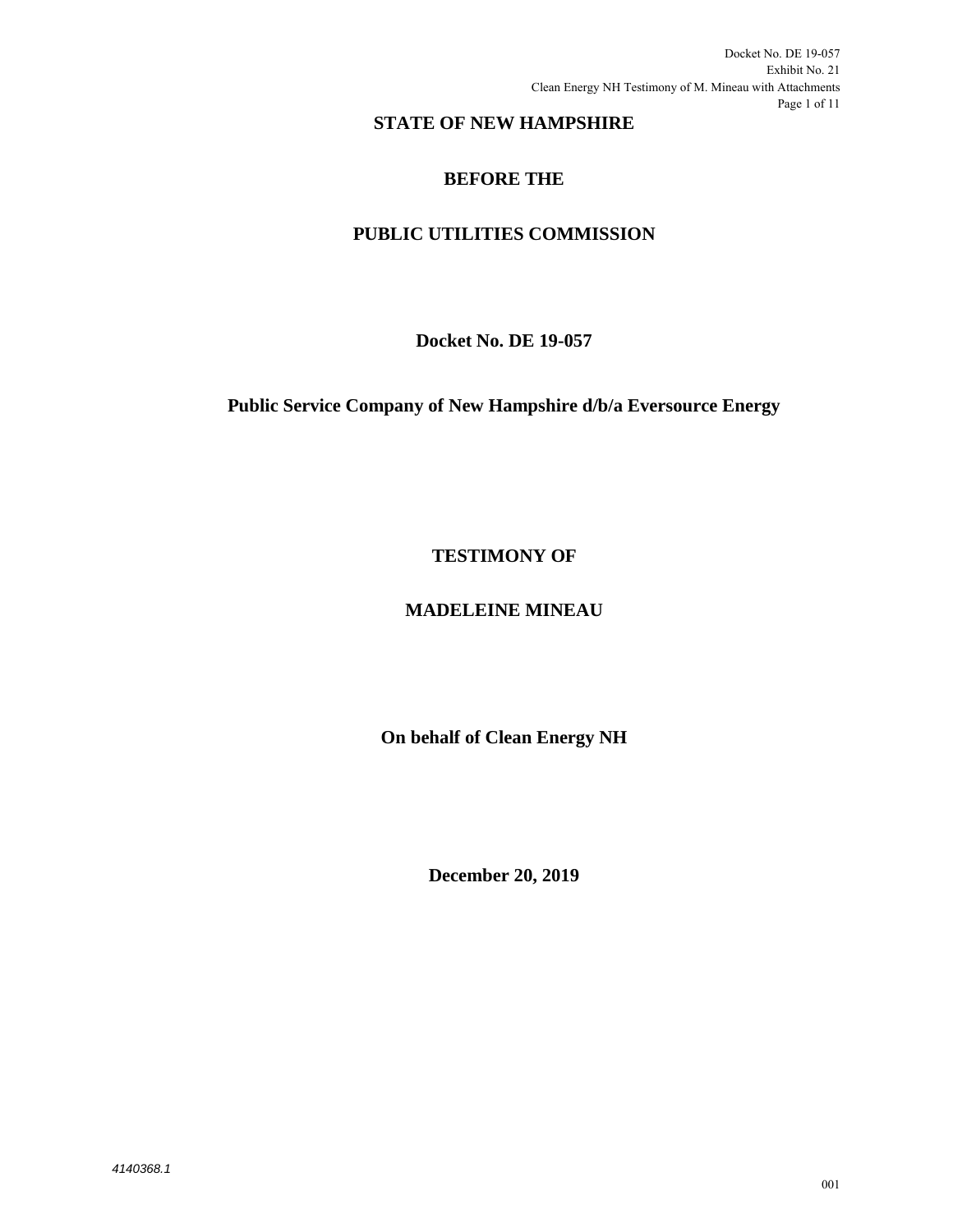# **STATE OF NEW HAMPSHIRE**

# **BEFORE THE NEW HAMPSHIRE PUBLIC UTILITIES COMMISSION**

#### **DIRECT TESTIMONY OF MADELEINE MINEAU**

### **PUBLIC SERVICE COMPANY OF NEW HAMPSHIRE D/B/A EVERSOURCE ENERGY**

**December 20, 2019** 

**Docket No. DE 19-057** 

| 1  | Q. | Please state your name, the organization you work for, your position and business         |
|----|----|-------------------------------------------------------------------------------------------|
| 2  |    | address.                                                                                  |
| 3  | A. | Madeleine Mineau. I am the Executive Director of Clean Energy NH ("CENH"), which          |
| 4  |    | is located at 14 Dixon Avenue, Suite 202, Concord, NH 03301.                              |
| 5  |    |                                                                                           |
| 6  |    |                                                                                           |
|    | Q. | Please describe your qualifications.                                                      |
| 7  | A. | I am currently the Executive Director of CENH where, in addition to managing the          |
| 8  |    | administration of the organization and supervising staff, I am the lead on regulatory and |
| 9  |    | policy issues. I have a BA in Biology and Environmental Policy and a PhD in Ecology. I    |
| 10 |    | have been in my current position for 1.5 years and have prior experience working in       |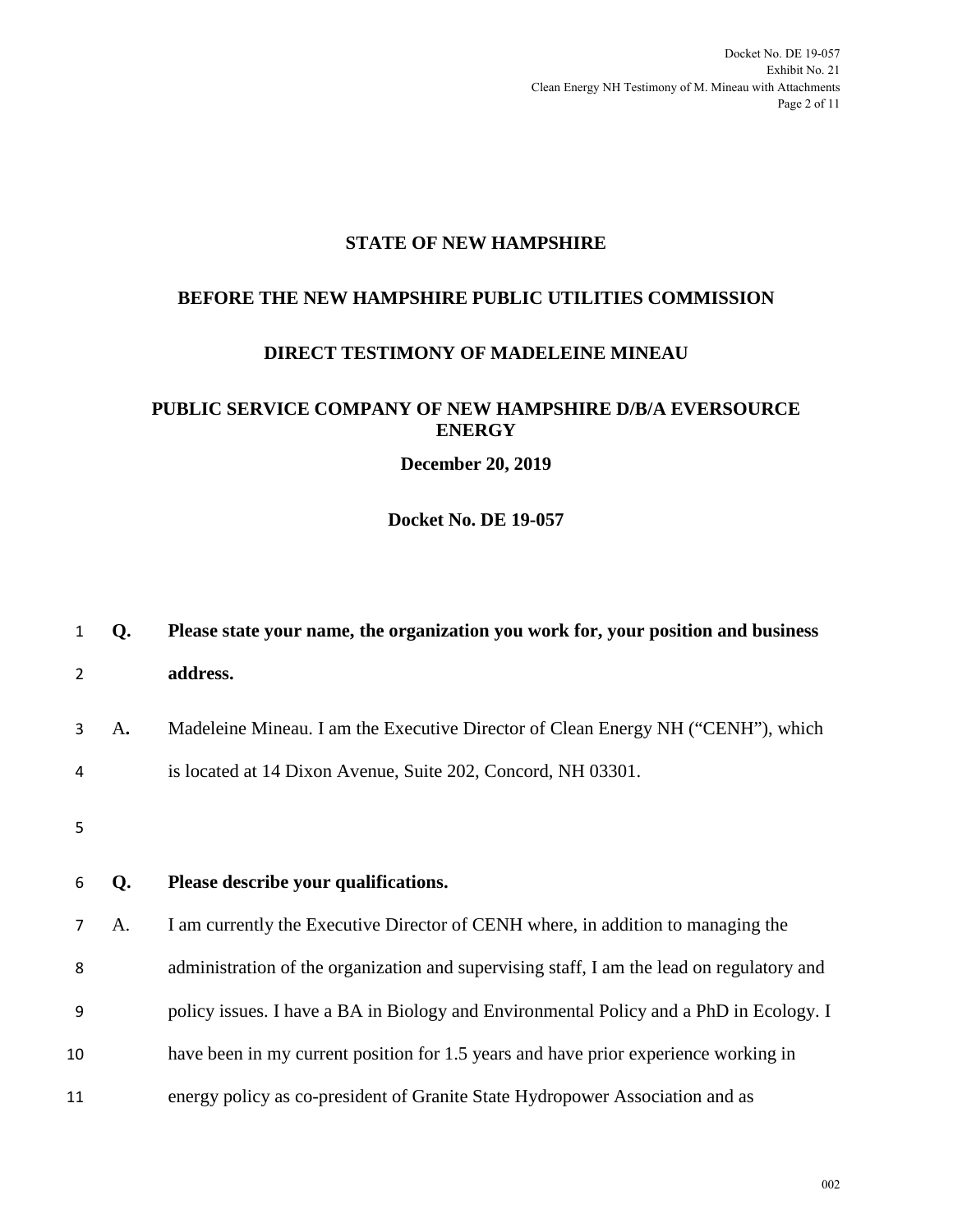| $\mathbf{1}$   |    | Waterways Manager for the City of Nashua where I managed two hydropower generation           |
|----------------|----|----------------------------------------------------------------------------------------------|
| $\overline{2}$ |    | projects. My resume is included as Exhibit CENH-MM-1.                                        |
| 3              |    |                                                                                              |
| 4              | Q. | Have you testified previously before the New Hampshire Public Utilities                      |
| 5              |    | <b>Commission or other regulatory bodies?</b>                                                |
| 6              | A. | I have testified before the New Hampshire Public Utilities Commission (the                   |
| 7              |    | "Commission" or "PUC") in Docket No. DE 17-136 2019 regarding an update to the               |
| 8              |    | statewide energy efficiency plan and in Docket No. DE 17-189 where I adopted the             |
| 9              |    | testimony of my predecessor, Kate Bashford Epsen. In addition, I participated in Docket      |
| 10             |    | No. DE 16-576 on behalf of the City of Nashua and Granite State Hydropower                   |
| 11             |    | Association. I am currently representing CENH in several dockets including IR 15-296,        |
| 12             |    | DE 17-136, DE 19-064, DE 19-104, DE 19-133, DRM 18-158, and the planning process             |
| 13             |    | for the next EERS plan.                                                                      |
| 14             |    |                                                                                              |
| 15             | Q. | What is the purpose of your testimony?                                                       |
| 16             | A. | The purpose of my testimony is to provide CENH's position with regard to Eversource's        |
| 17             |    | proposal for its Grid Transformation and Enablement Program ("GTEP") and how the             |
| 18             |    | cost of that program is recovered through a Distribution Rate Adjustment Mechanism           |
| 19             |    | ("DRAM"). CENH is also jointly filing the testimony of Kevin Miller from ChargePoint         |
| 20             |    | regarding electric vehicle charging stations and the rates that would be applicable to those |
| 21             |    | stations.                                                                                    |
| 22             |    |                                                                                              |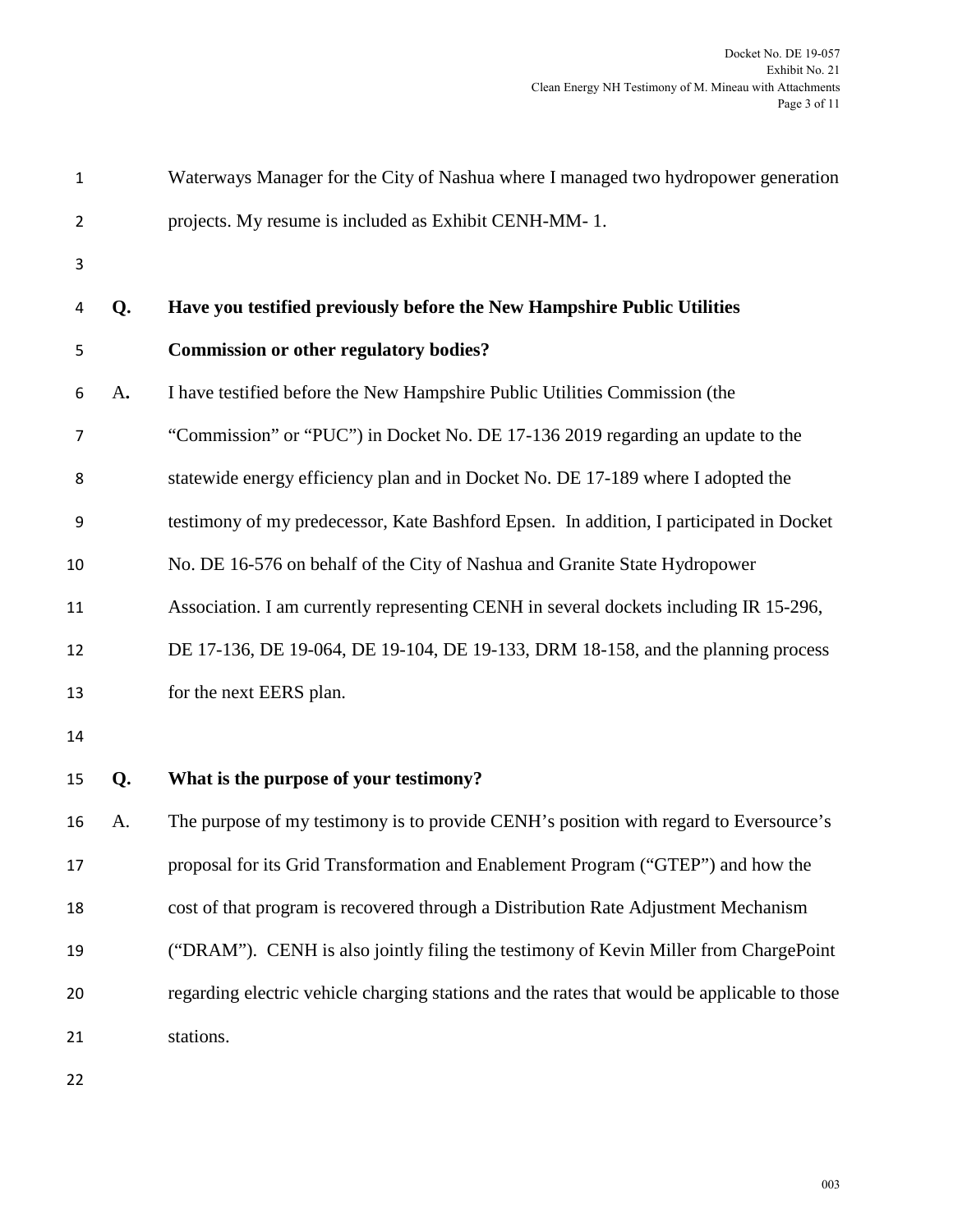#### **Q. Please explain CENH's interest in the GTEP.**

A. As part of our work as advocates for clean energy, the efficient use of energy, and accelerating the NH's transition to a clean energy economy, CENH recognizes the need for investments to facilitate the integration of distributed energy resources in the distribution system. However, Eversource's proposed GTEP would not address the most imminent and important needs to achieve this end. Furthermore, there seems to be considerable overlap between the scope of the proposed GTEP and the likely scope more broadly undertaken in the statewide grid modernization efforts. New Hampshire's grid modernization process is being addressed in Docket No. IR 15-296, which is currently ongoing and encompasses several unresolved important issues that include how utilities would be allowed to recover the costs of investments made associated with grid modernization.

**Q. What are your concerns about Eversource's GTEP proposal?** 

A. Although Eversource claims that all proposed GTEP investments aim to address the twin goal of increased resilience and to facilitate the integration of advanced energy solutions, as proposed the GTEP investments appear heavily weighted towards a focus on bolstering system resilience. For example, accelerating pole replacement would provide no tangible benefit to the integration of clean energy in the distribution system. This is especially true following the removal from this docket of the Westmoreland Clean Innovation Project and the Oyster River Clean Innovation Project and their associated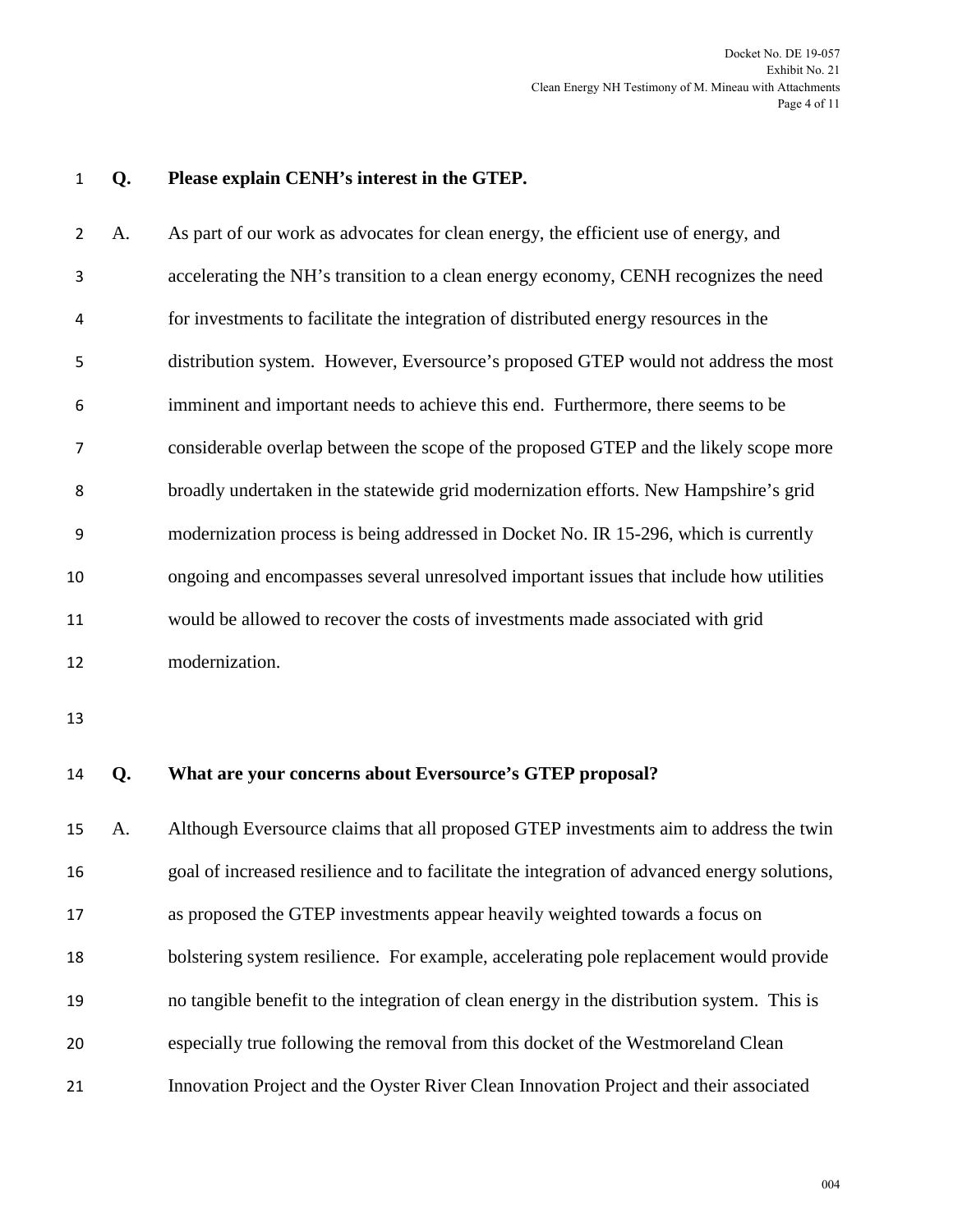| 1 | testimony. Eversource's proposal now lacks specifics as it pertains to what types of       |
|---|--------------------------------------------------------------------------------------------|
| 2 | "advanced energy solutions" would be enabled by GTEP and how and when these                |
| 3 | solutions would be achieved. The only detail is in regard to providing distribution system |
| 4 | resiliency; CENH acknowledges that system resilience is an important goal of a             |
| 5 | distribution but there is nothing new about this goal such that the Commission should      |
| 6 | view it in any unique way or provide special rate treatment.                               |

#### **Q. Please provide more detail on your concerns.**

A. When asked in discovery to identify locations where distributed generation hosting capacity is already constrained, Eversource first acknowledged that hosting capacity has not been comprehensively evaluated within its system. A comprehensive hosting capacity analysis would be necessary to identify priority locations where system upgrades are needed to enable the integration of additional distributed energy resources. CENH has been advocating that such an analysis be conducted and that the communication of the results to stakeholders be a priority under grid modernization. Further, of the locations identified by Eversource as already constrained, two of the substations are planned for upgrades as part of its base capital program. It is unclear to me if proposed GTEP investments would alleviate hosting constraints in part or not at all at the other six locations identified. Eversource is already able to address some needed system upgrades as part of its base capital program and without a better understanding of distributed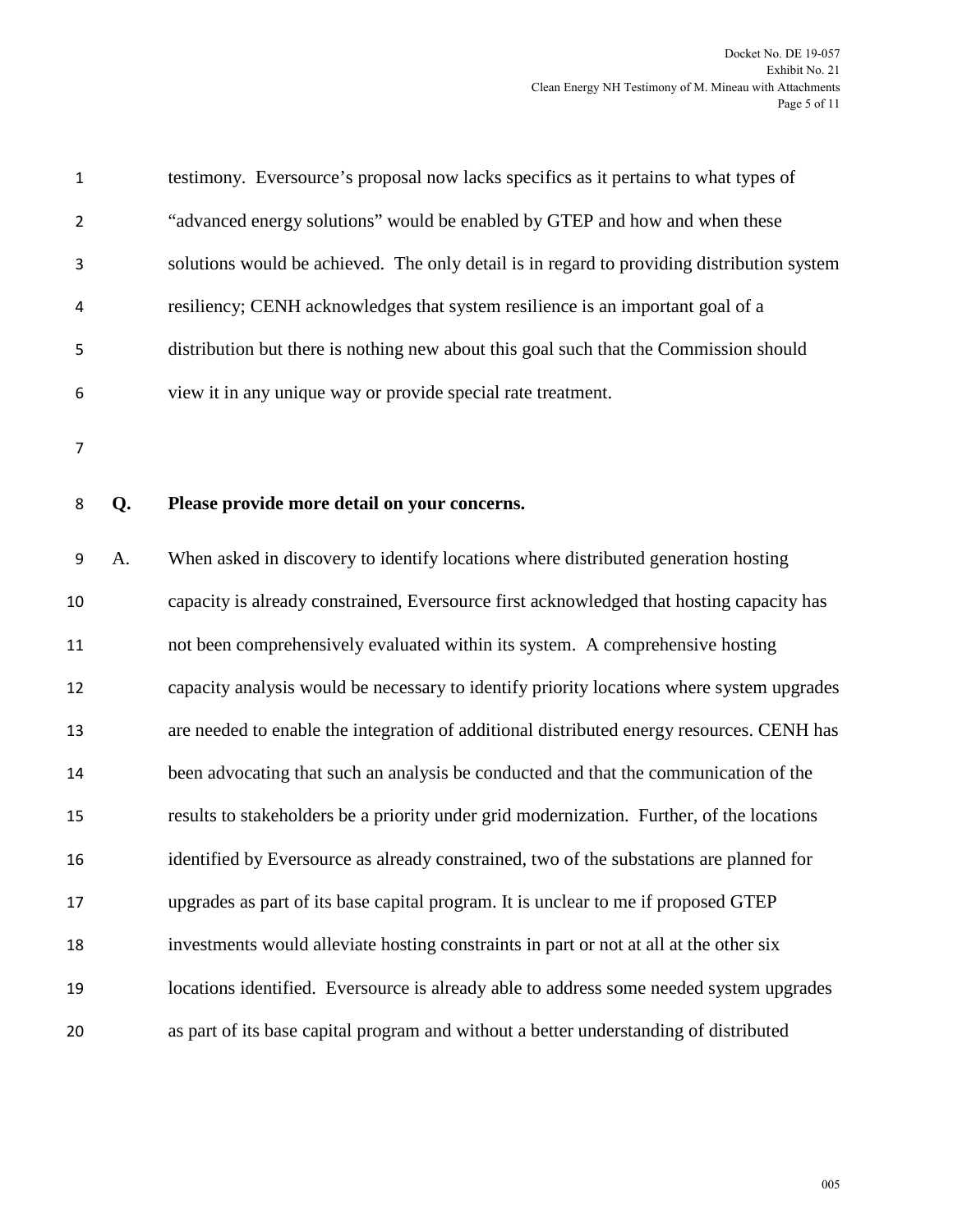| $\mathbf{1}$   |    | energy resources hosting constraints on the system, proposed GTEP investments may be         |
|----------------|----|----------------------------------------------------------------------------------------------|
| $\overline{2}$ |    | misdirected.                                                                                 |
| 3              |    |                                                                                              |
| 4              | Q. | Do you have any concerns with timing?                                                        |
| 5              | A. | While New Hampshire currently has very low penetration of distributed generation, I          |
| 6              |    | think it is very important to plan now and begin the work needed for the integration of      |
| 7              |    | distributed energy resources. This work, however, can be best undertaken in the grid         |
| 8              |    | modernization docket where a unified framework can be developed for all regulated            |
| 9              |    | utilities in New Hampshire rather than in individual utility rate cases.                     |
| 10             |    |                                                                                              |
|                |    |                                                                                              |
| 11             | Q. | Please discuss your concerns with GTEP and how it relates to the Distribution Rate           |
| 12             |    | <b>Adjustment Mechanism.</b>                                                                 |
| 13             | A. | GTEP is proposing to accelerate distribution system upgrades that, if deemed necessary       |
| 14             |    | and prudent, should be recovered through a regular distribution charge. Maintaining the      |
| 15             |    | distribution system is the responsibility of the distribution utility and proper maintenance |
| 16             |    | includes upgrading equipment and infrastructure to current standards and good industry       |
| 17             |    | practice. The proposal to create a new Distribution Recovery Adjustment Mechanism            |
| 18             |    | seems unjustified to recover GTEP costs even if they were approved as necessary and          |
| 19             |    | prudent. As proposed, the GTEP is either a distribution system cost that should be           |
| 20             |    | recovered in the regular distribution charge or it is Eversource's attempt to get a head     |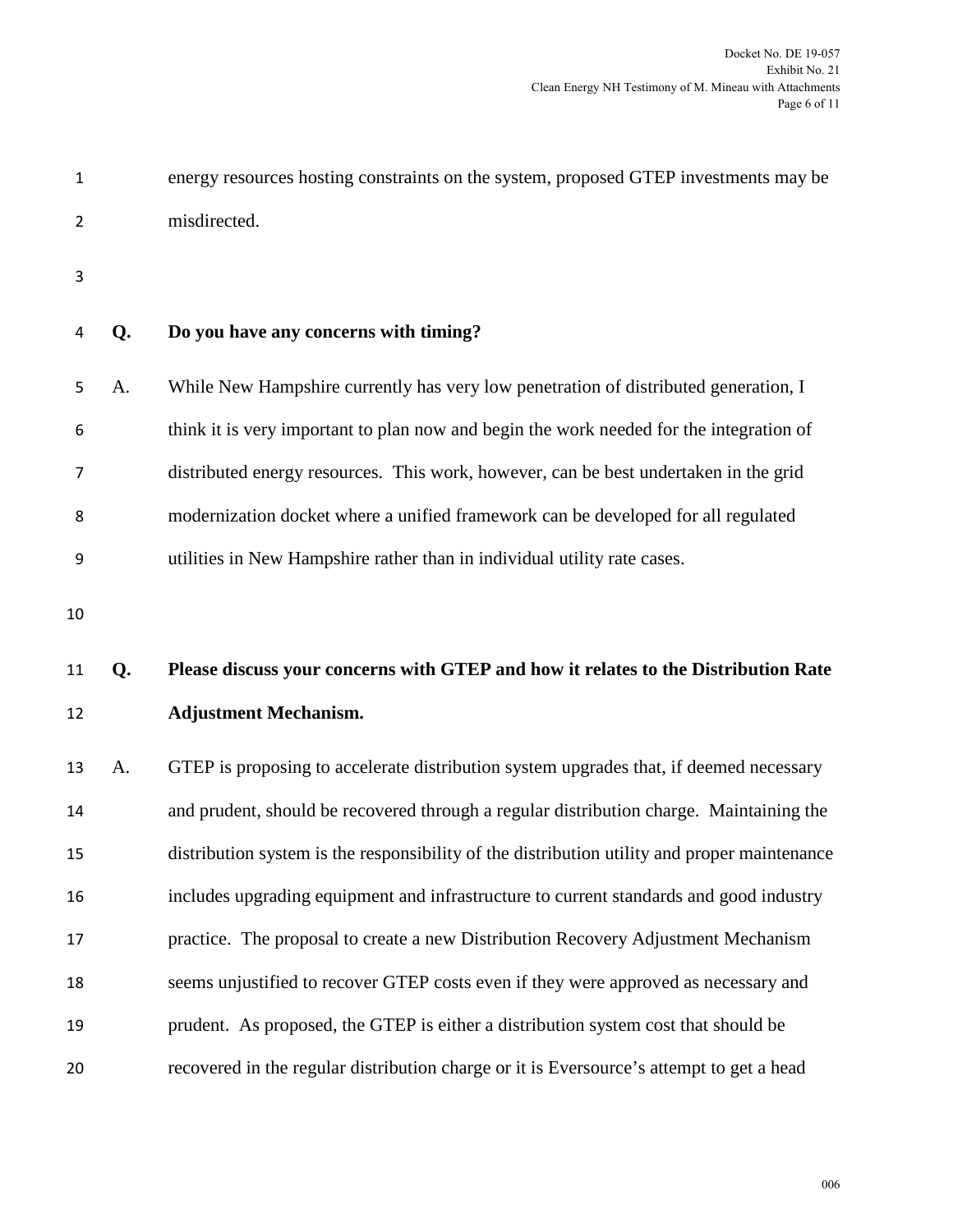| $\mathbf 1$    |    | start on grid modernization before the resolution of the grid modernization docket. The    |
|----------------|----|--------------------------------------------------------------------------------------------|
| $\overline{2}$ |    | issue of how utilities should be able to recover costs associated with grid modernization  |
| 3              |    | investments is one of the unresolved issues in the grid modernization docket. Approving    |
| 4              |    | the DRAM in this case, without the context of and perspectives in the grid modernization   |
| 5              |    | docket, would lead to a poorly-considered decision in this docket, constrain the           |
| 6              |    | Commission's decision-making in the grid modernization docket and possibly lead to         |
| 7              |    | conflicting decisions.                                                                     |
| 8              |    |                                                                                            |
|                |    |                                                                                            |
| 9              | Q. | Please summarize your concerns with the GTEP proposal.                                     |
| 10             | A. | CENH's main concerns with the GTEP proposal are twofold. First, it does not contain        |
| 11             |    | actual grid-transformational projects. Rather, the proposals are aimed at system           |
| 12             |    | resiliency and reliability, very traditional and standard goals of a distribution utility. |
| 13             |    | These are not unique and should not be the subject of special rate recovery mechanism      |
| 14             |    | like the DRAM. Second, to the degree there are any projects aimed at facilitating the      |
| 15             |    | integration of advanced energy solutions, the planning, implementation and funding of      |
| 16             |    | those projects should be addressed in Docket No. IR 15-296. To do otherwise would          |
| 17             |    | undercut the hard work of the parties in that docket, especially when you consider that    |
| 18             |    |                                                                                            |
|                |    | Eversource is by far the largest utility in New Hampshire.                                 |

**Q. Does this conclude your testimony?**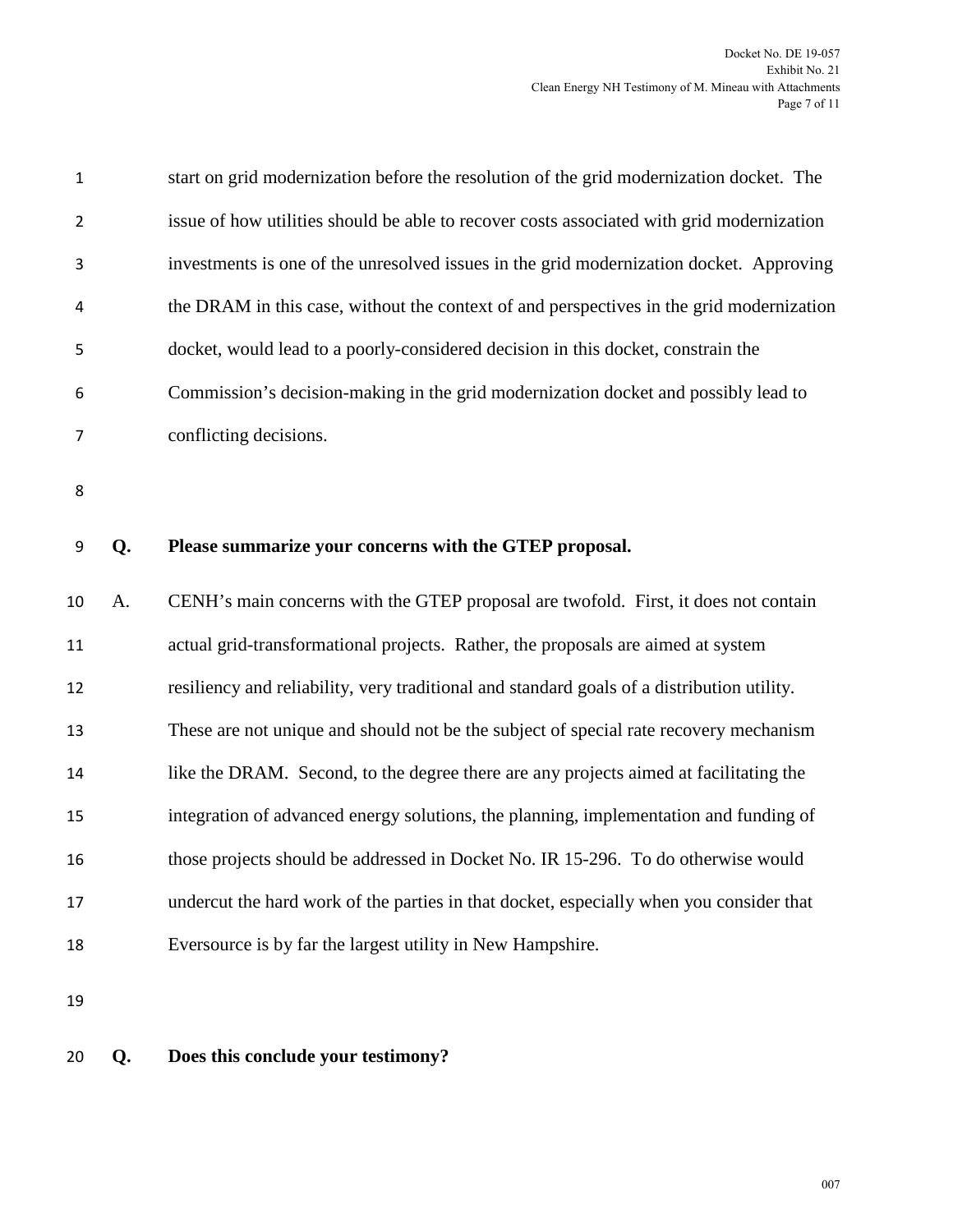Docket No. DE 19-057 Exhibit No. 21 Clean Energy NH Testimony of M. Mineau with Attachments Page 8 of 11

1 A. Yes.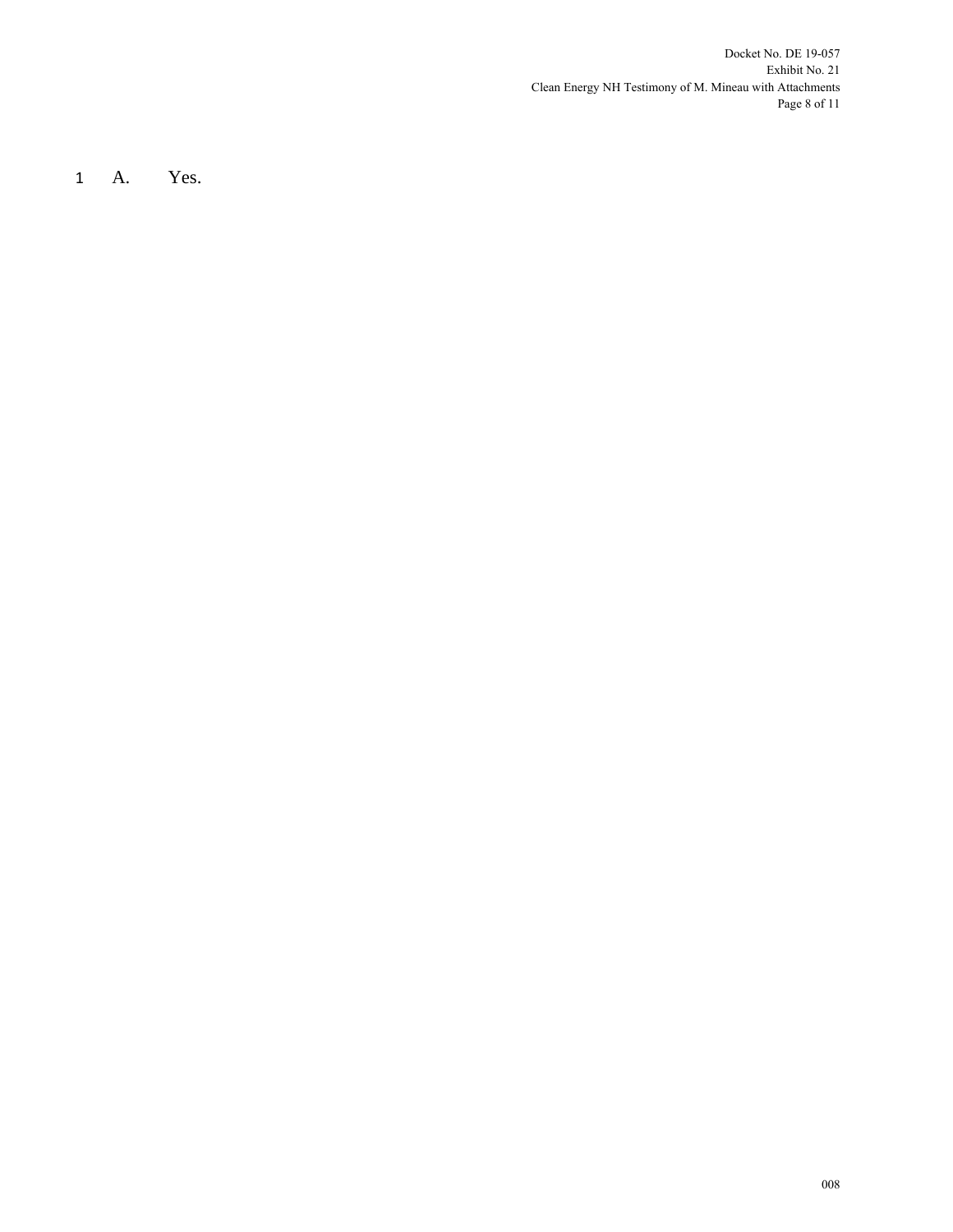# **Exhibit List**

CENH-MM-1 Resume of M. Mineau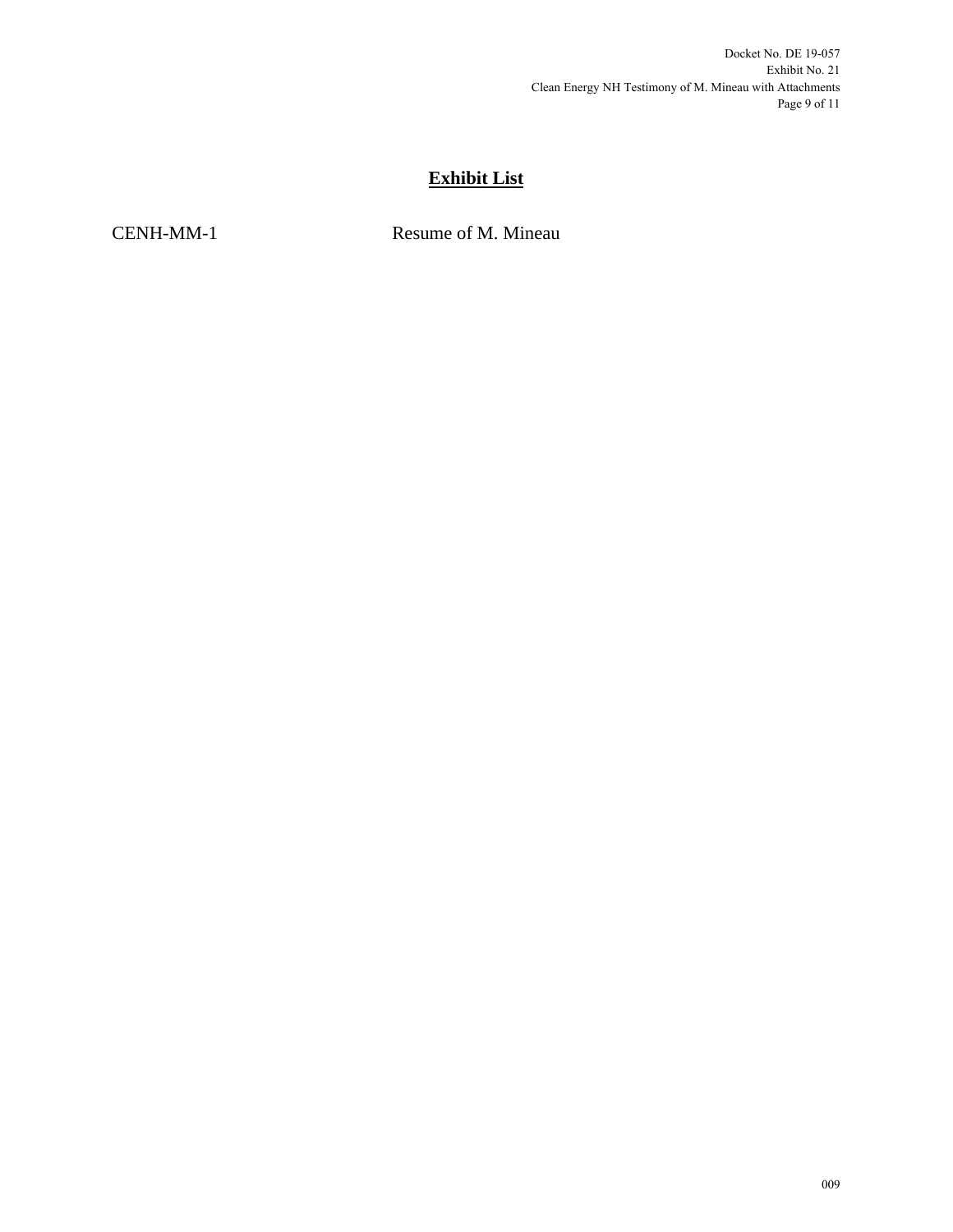# Dr. Madeleine M. Mineau

#### **Education**

|      | Ph.D. Department of Biological Sciences, Idaho State University<br>Research emphasis: Aquatic ecology<br>Coursework emphasis: Biological Education<br>Advisor: Dr. Colden V. Baxter | 2010 |
|------|-------------------------------------------------------------------------------------------------------------------------------------------------------------------------------------|------|
| B.A. | Colby College, Waterville, ME<br>Majors: Biology and Environmental Policy<br>Minor: Art<br>Honors: Cum Laude                                                                        | 2003 |

#### **Certifications**

Certified Floodplain Manager (since 2016)

#### Professional Experience

Executive Director, Clean Energy NH

August 2018 – Present

Skills and responsibilities: Administration and management of the organization, budget/financial management; development and fundraising; grant writing and management, staff supervision, human resources management; public presentations and education; legislative advocacy and lobbying; manage regulatory affairs at the Public Utilities Commission;

#### Waterways Manager, City of Nashua

November 2015 – July 2018

Skills and responsibilities: Project management and planning; act as resident expert on waterways, environmental, and energy matters and policies; staff supervision; communicate effectively with diverse audiences; grant writing, budget/financial management; environmental regulatory compliance and reporting; environmental and energy policy advocacy; public outreach.

Research assistant professor, Earth Systems Research Center. University of New Hampshire, August 2014 – November 2015

Skills and responsibilities: Project leadership, organization, and planning; supervision/mentoring; collaboration/networking; grant writing; computer programming (C and unix shell); field work; laboratory work; data analysis; public presentations; technical writing (peer reviewed journal publications); budget/financial accounting; public outreach.

Research scientist II, Earth Systems Research Center, University of New Hampshire, October 2012 ‒ August 2014

Skills and responsibilities: Project leadership, organization, and planning; supervision/mentoring; collaboration/networking; grant writing; computer